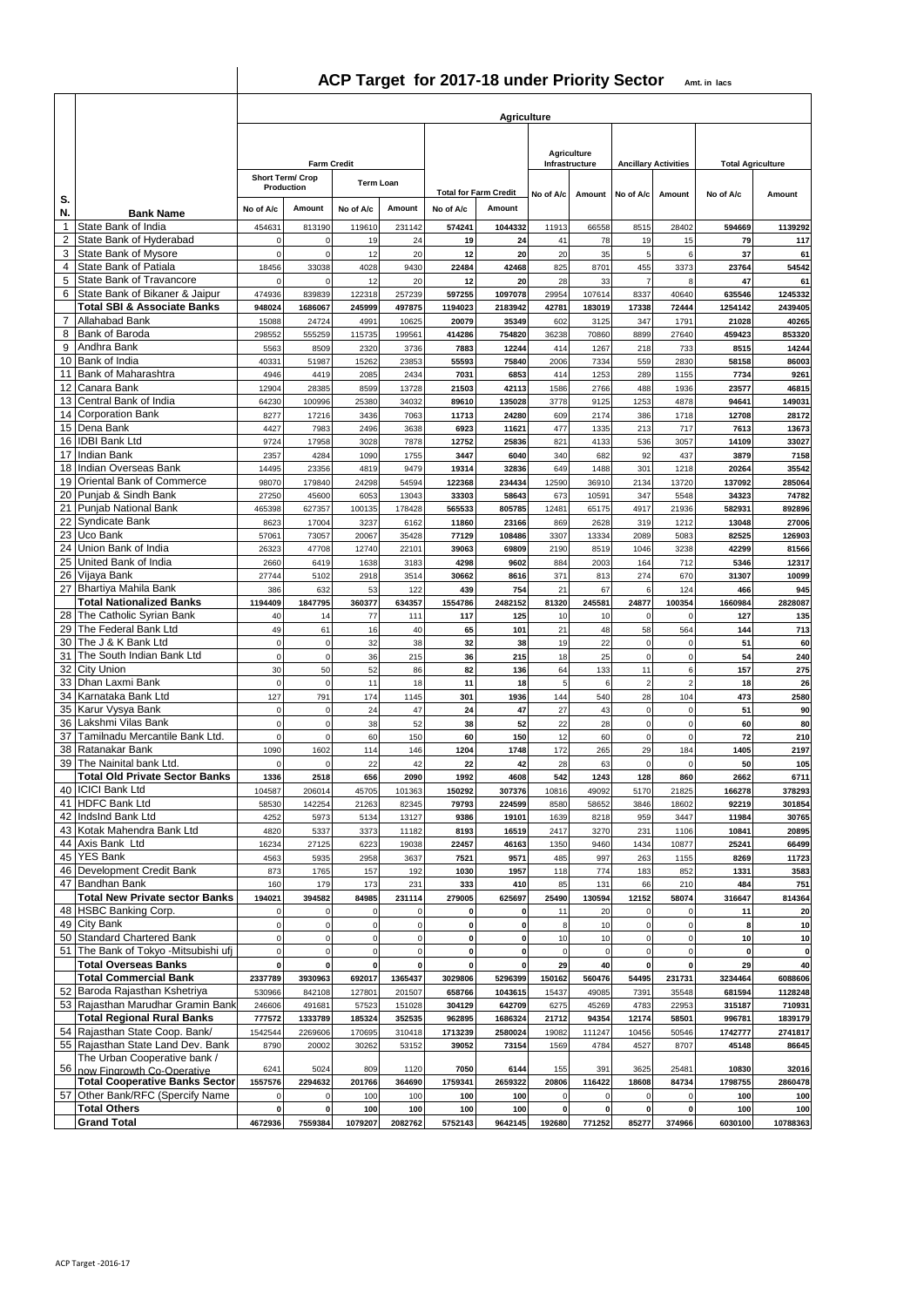# **ACP Target for 2017-18 under Priority Sector**

|                 |                                                               | <b>MSME</b>                                      |             |                          |             |                                 |             |                                        |                         |                |                           |             |                       |  |
|-----------------|---------------------------------------------------------------|--------------------------------------------------|-------------|--------------------------|-------------|---------------------------------|-------------|----------------------------------------|-------------------------|----------------|---------------------------|-------------|-----------------------|--|
|                 |                                                               |                                                  |             |                          |             |                                 |             |                                        |                         |                |                           |             |                       |  |
|                 |                                                               |                                                  |             |                          |             |                                 |             |                                        |                         |                |                           |             |                       |  |
|                 |                                                               |                                                  |             |                          |             |                                 |             |                                        |                         |                |                           |             |                       |  |
|                 |                                                               | <b>Micro Enterprises</b><br>(Advance up to 5 Cr) |             | <b>Small Enterprises</b> |             | ME (Advance up to Rs.<br>10 Cr) |             | Khadi and Village<br><b>Industries</b> |                         |                | <b>Others under MSMEs</b> |             | <b>Total for MSME</b> |  |
|                 |                                                               |                                                  |             | (Advance up to 5 Cr)     |             |                                 |             |                                        |                         |                |                           |             |                       |  |
|                 |                                                               |                                                  |             |                          |             |                                 |             |                                        |                         |                |                           |             |                       |  |
| S.              |                                                               | No of A/c                                        | Amount      | No of A/c                | Amount      | No of A/c                       | Amount      | No of A/c                              | Amount                  | No of A/c      | Amount                    | No of A/c   | Amount                |  |
| N.              | <b>Bank Name</b>                                              |                                                  |             |                          |             |                                 |             |                                        |                         |                |                           |             |                       |  |
| 1               | State Bank of India                                           | 40006                                            | 120387      | 17027                    | 76285       | 2625                            | 31260       | 1893                                   | 6294                    | 12062          | 23191                     | 73613       | 257417                |  |
| $\overline{2}$  | State Bank of Hyderabad                                       | 51                                               | 460         | 34                       | 475         | 5                               | 480         | $\mathsf{O}\xspace$                    | $\mathbf 0$             | 16             | 35                        | 106         | 1450                  |  |
| 3               | State Bank of Mysore                                          | 30                                               | 250         | 12                       | 200         | 2                               | 100         | $\mathbf 0$                            | $\mathbf 0$             | $\overline{4}$ | 50                        | 48          | 600                   |  |
| 4               | State Bank of Patiala                                         | 1836                                             | 12622       | 755                      | 5065        | 100                             | 850         | 53                                     | 108                     | 182            | 802                       | 2926        | 19447                 |  |
| 5               | State Bank of Travancore                                      | 30                                               | 542         | 18                       | 400         | 5                               | 444         | $\mathbf 0$                            | $\mathbf 0$             | $\overline{7}$ | 14                        | 60          | 1400                  |  |
| 6               | State Bank of Bikaner & Jaipur                                | 33905                                            | 149584      | 15443                    | 97936       | 3898                            | 37377       | 2745                                   | 9698                    | 4760           | 9866                      | 60751       | 304461                |  |
|                 | <b>Total SBI &amp; Associate Banks</b>                        | 75857                                            | 283846      | 33288                    | 180361      | 6635                            | 70511       | 4691                                   | 16100                   | 17032          | 33957                     | 137504      | 584774                |  |
| 7               | Allahabad Bank                                                | 2455                                             | 10002       | 1378                     | 6478        | 141                             | 2307        | 120                                    | 330                     | 519            | 1464                      | 4615        | 20581                 |  |
| 8               | Bank of Baroda                                                | 28544                                            | 101189      | 10882                    | 60808       | 1266                            | 24188       | 1584                                   | 5916                    | 4805           | 11974                     | 47080       | 204074                |  |
| 9               | Andhra Bank                                                   | 1840                                             | 6221        | 653                      | 4868        | 86                              | 1263        | 79                                     | 310                     | 292            | 858                       | 2951        | 13520                 |  |
|                 | 10 Bank of India                                              | 3344                                             | 13801       | 1542                     | 11419       | 257                             | 4718        | 185                                    | 788                     | 550            | 1408                      | 5879        | 32134                 |  |
| 11              | <b>Bank of Maharashtra</b>                                    | 1542                                             | 5244        | 701                      | 3817        | 74                              | 645         | 63                                     | 220                     | 340            | 1030                      | 2720        | 10956                 |  |
| 12 <sup>2</sup> | Canara Bank                                                   | 5508                                             | 18996       | 2318                     | 13707       | 342                             | 4352        | 271                                    | 921                     | 1364           | 2732                      | 9803        | 40707                 |  |
| 13              | Central Bank of India                                         | 7715                                             | 28448       | 3153                     | 22435       | 432                             | 9567        | 525                                    | 2242                    | 1221           | 2381                      | 13046       | 65073                 |  |
|                 | 14 Corporation Bank                                           | 3340                                             | 9995        | 1124                     | 6680        | 114                             | 1332        | 128                                    | 471                     | 502            | 1403                      | 5208        | 19882                 |  |
|                 | 15 Dena Bank                                                  | 1768                                             | 5657        | 774                      | 4235        | 87                              | 691         | 67                                     | 267                     | 352            | 1051                      | 3048        | 11901                 |  |
|                 | 16 IDBI Bank Ltd                                              | 3699                                             | 16473       | 1006                     | 9888        | 164                             | 3114        | 127                                    | 638                     | 797            | 2448                      | 5793        | 32561                 |  |
|                 | 17 Indian Bank                                                | 1826                                             | 5066        | 823                      | 5048        | 94                              | 2674        | 69                                     | 159                     | 445            | 906                       | 3257        | 13853                 |  |
|                 | 18 Indian Overseas Bank                                       | 3441                                             | 8940        | 1464                     | 7058        | 412                             | 2332        | 100                                    | 331                     | 752            | 1499                      | 6170        | 20160                 |  |
|                 | 19 Oriental Bank of Commerce                                  | 11072                                            | 66325       | 3681                     | 37043       | 578                             | 14137       | 330                                    | 1374                    | 2010           | 5626                      | 17671       | 124505                |  |
|                 | 20 Punjab & Sindh Bank                                        | 2100                                             | 9136        | 1071                     | 4827        | 116                             | 990         | 69                                     | 298                     | 628            | 1454                      | 3985        | 16705                 |  |
|                 | 21 Punjab National Bank                                       | 21579                                            | 122918      | 9778                     | 89187       | 1520                            | 38611       | 925                                    | 2271                    | 3979           | 9881                      | 37782       | 262868                |  |
| 22 I            | Syndicate Bank                                                | 4586                                             | 12952       | 2076                     | 9709        | 281                             | 4374        | 173                                    | 526                     | 1204           | 2316                      | 8320        | 29877                 |  |
|                 | 23 Uco Bank                                                   | 8464                                             | 31697       | 3712                     | 21549       | 1404                            | 10290       | 538                                    | 2773                    | 1148           | 2529                      | 15267       | 68837                 |  |
|                 | 24 Union Bank of India                                        | 4603                                             | 21010       | 2023                     | 18000       | 279                             | 7211        | 223                                    | 1862                    | 801            | 2085                      | 7929        | 50168                 |  |
|                 | 25 United Bank of India                                       | 682                                              | 2175        | 391                      | 1896        | 64                              | 576         | 68                                     | 171                     | 175            | 379                       | 1381        | 5196                  |  |
|                 | 26 Vijaya Bank                                                | 1493                                             | 5484        | 777                      | 4791        | 92                              | 1608        | 72                                     | 265                     | 381            | 1144                      | 2815        | 13291                 |  |
|                 | 27 Bhartiya Mahila Bank                                       | 99                                               | 441         | 47                       | 199         | 12                              | 73          | $\mathbf 0$                            | $\mathbf 0$             | 17             | 78                        | 175         | 791                   |  |
|                 | <b>Total Nationalized Banks</b>                               | 119696                                           | 502168      | 49375                    | 343641      | 7815                            | 135053      | 5720                                   | 22133                   | 22285          | 54645                     | 204890      | 1057640               |  |
|                 | 28 The Catholic Syrian Bank                                   | 66                                               | 323         | 47                       | 283         | $\overline{4}$                  | 142         | $\mathbf{1}$                           | $\overline{c}$          | 5              | 10                        | 123         | 760                   |  |
|                 | 29 The Federal Bank Ltd                                       | 267                                              | 1052        | 101                      | 735         | 58                              | 557         | $\mathbf 0$                            | $\mathbf 0$             | 44             | 104                       | 470         | 2448                  |  |
| 30              | The J & K Bank Ltd                                            | 180                                              | 1610        | 60                       | 1210        | 35                              | 700         | $\mathbf 0$                            | $\mathbf 0$             | 11             | 80                        | 286         | 3600                  |  |
|                 | 31 The South Indian Bank Ltd                                  | 10                                               | 40          | 22                       | 235         | $\overline{\phantom{a}}$        | 10          | $\mathsf{O}\xspace$                    | $\mathbf 0$             | 6              | 15                        | 40          | 300                   |  |
| 32              | <b>City Union</b>                                             | 178                                              | 902         | 126                      | 766         | ε                               | 304         | $\mathsf 0$                            | $\mathbf 0$             | 40             | 68                        | 352         | 2040                  |  |
|                 | 33 Dhan Laxmi Bank                                            | 17                                               | 48          | 15                       | 52          | 2                               | 10          | $\mathsf{O}\xspace$                    | $\mathbf 0$             | 3              | 10                        | 37          | 120                   |  |
|                 | 34 Karnataka Bank Ltd                                         | 1489                                             | 2238        | 518                      | 1988        | 375                             | 1901        | $\mathbf 0$                            | $\Omega$                | 222            | 120                       | 2604        | 6247                  |  |
| 35 I            | Karur Vysva Bank                                              | 65                                               | 270         | 42                       | 425         | F                               | 90          | $\mathbf 0$                            | $\mathbf 0$             | 14             | 35                        | 126         | 820                   |  |
| 36              | Lakshmi Vilas Bank                                            | 87                                               | 302         | 64                       | 485         |                                 | 90          | $\mathsf{O}\xspace$                    | $\mathbf 0$             | 20             | 43                        | 175         | 920                   |  |
| 37              | Tamilnadu Mercantile Bank Ltd.                                | 71                                               | 315         | 67                       | 485         | $\mathbf 0$                     | $\mathbf 0$ | $\mathbf 0$                            | $\mathbf 0$             | 14             | 50                        | 152         | 850                   |  |
|                 | 38 Ratanakar Bank                                             | 503                                              | 1157        | 195                      | 580         | 139                             | 405         | $\mathsf{O}\xspace$                    | $\mathbf 0$             | 76             | 190                       | 913         | 2332                  |  |
| 39              | The Nainital bank Ltd.                                        | 78                                               | 430         | 57                       | 535         | ß                               | 80          | $\mathsf{O}\xspace$                    | $\mathbf 0$             | 22             | 55                        | 160         | 1100                  |  |
|                 | <b>Total Old Private Sector Banks</b>                         | 3011                                             | 8687        | 1314                     | 7779        | 635                             | 4289        | $\mathbf{1}$                           | $\overline{\mathbf{2}}$ | 477            | 780                       | 5438        | 21537                 |  |
|                 | 40 ICICI Bank Ltd                                             | 19991                                            | 135884      | 8855                     | 100653      | 1015                            | 52871       | 286                                    | 2114                    | 4723           | 10345                     | 34870       | 301867                |  |
|                 | 41 HDFC Bank Ltd                                              | 10178                                            | 59828       | 4582                     | 44883       | 595                             | 25925       | 124                                    | 897                     | 2418           | 7621                      | 17897       | 139155                |  |
|                 | 42 IndsInd Bank Ltd                                           | 6251                                             | 17113       | 2859                     | 15970       | 160                             | 6068        | 19                                     | 151                     | 2733           | 5274                      | 12022       | 44576                 |  |
|                 | 43 Kotak Mahendra Bank Ltd                                    | 4009                                             | 10422       | 1291                     | 10565       | 597                             | 5482        | 10                                     | 67                      | 776            | 1636                      | 6683        | 28172                 |  |
|                 | 44 Axis Bank Ltd                                              | 5116                                             | 23982       | 1813                     | 16517       | 205                             | 9106        | 46                                     | 233                     | 1071           | 2797                      | 8251        | 52634                 |  |
|                 | 45 YES Bank                                                   | 1809                                             | 4133        | 510                      | 1830        | 115                             | 517         | $\mathsf g$                            | 26                      | 423            | 925                       | 2866        | 7431                  |  |
|                 | 46 Development Credit Bank                                    | 288                                              | 3137        | 173                      | 2737        | 31                              | 1672        | $\mathbf 0$                            | $\mathbf 0$             | 92             | 241                       | 584         | 7787                  |  |
|                 | 47 Bandhan Bank                                               | 303                                              | 1016        | 125                      | 589         | 13                              | 261         | $\mathsf{o}$                           | $\mathbf 0$             | 75             | 276                       | 516         | 2142                  |  |
|                 | <b>Total New Private sector Banks</b>                         | 47944                                            | 255515      | 20207                    | 193745      | 2731                            | 101902      | 495                                    | 3487                    | 12311          | 29115                     | 83688       | 583764                |  |
|                 | 48 HSBC Banking Corp.                                         | 156                                              | 1440        | 68                       | 1098        | 15                              | 480         | $\mathsf{O}\xspace$                    | $\mathbf 0$             | 19             | 82                        | 258         | 3100                  |  |
|                 | 49 City Bank                                                  | 30                                               | 50          | 12                       | 50          | 5                               | 20          | $\mathbf 0$                            | $\mathbf 0$             | 5              | 40                        | 52          | 160                   |  |
|                 | 50 Standard Chartered Bank                                    | 32                                               | 68          | 15                       | 60          | ć                               | 20          | $\mathsf{o}$                           | $\mathbf 0$             | $\overline{7}$ | 22                        | 57          | 170                   |  |
|                 | 51 The Bank of Tokyo - Mitsubishi ufj                         | $\mathbf 0$                                      | $\mathbf 0$ | $\mathbf 0$              | $\mathbf 0$ | $\mathbf 0$                     | $\mathbf 0$ | $\mathsf{O}\xspace$                    | $\mathbf 0$             | $\mathbf 0$    | $\mathbf 0$               | $\mathbf 0$ | $\mathbf 0$           |  |
|                 | <b>Total Overseas Banks</b>                                   | 218                                              | 1558        | 95                       | 1208        | 23                              | 520         | $\pmb{0}$                              | 0                       | 31             | 144                       | 367         | 3430                  |  |
|                 | <b>Total Commercial Bank</b>                                  | 246726                                           | 1051774     | 104279                   | 726734      | 17839                           | 312275      | 10906                                  | 41723                   | 52136          | 118641                    | 431887      | 2251145               |  |
|                 | 52 Baroda Rajasthan Kshetriya                                 | 10723                                            | 15329       | 5247                     | 7227        | 907                             | 1024        | 675                                    | 1683                    | 1426           | 2233                      | 18978       | 27496                 |  |
|                 | 53 Rajasthan Marudhar Gramin Bank                             | 8413                                             | 21282       | 5980                     | 21540       | 116                             | 1006        | 566                                    | 2121                    | 1757           | 6652                      | 16833       | 52601                 |  |
|                 | <b>Total Regional Rural Banks</b>                             | 19136                                            | 36611       | 11228                    | 28767       | 1023                            | 2030        | 1241                                   | 3804                    | 3183           | 8885                      | 35811       | 80097                 |  |
|                 | 54 Rajasthan State Coop. Bank/                                | 7454                                             | 23435       | 1880                     | 13867       | 23                              | 1094        | 55                                     | 191                     | 554            | 2669                      | 9967        | 41256                 |  |
|                 | 55 Rajasthan State Land Dev. Bank                             | 1513                                             | 2415        | 1226                     | 1632        | 29                              | 126         | $\overline{7}$                         | 16                      | 299            | 1156                      | 3074        | 5345                  |  |
|                 | The Urban Cooperative bank /<br>56 now Fingrowth Co-Operative | 280                                              | 1310        | 1225                     | 3994        | 0                               |             | 5                                      | 11                      | 398            | 1013                      | 1908        | 6329                  |  |
|                 | <b>Total Cooperative Banks Sector</b>                         | 9247                                             | 27160       | 4331                     | 19493       | 52                              | 1221        | 67                                     | 218                     | 1251           | 4838                      | 14949       | 52930                 |  |
|                 | 57 Other Bank/RFC (Spercify Name                              | 2370                                             | 43102       | 1868                     | 37623       | 85                              | 9912        | 25                                     | 200                     | 441            | 3032                      | 4789        | 93869                 |  |
|                 | <b>Total Others</b>                                           | 2370                                             | 43102       | 1868                     | 37623       | 85                              | 9912        | 25                                     | 200                     | 441            | 3032                      | 4789        | 93869                 |  |
|                 | <b>Grand Total</b>                                            | 277480                                           | 1158647     | 121706                   | 812617      | 18999                           | 325438      | 12239                                  | 45945                   | 57011          | 135396                    | 487435      | 2478042               |  |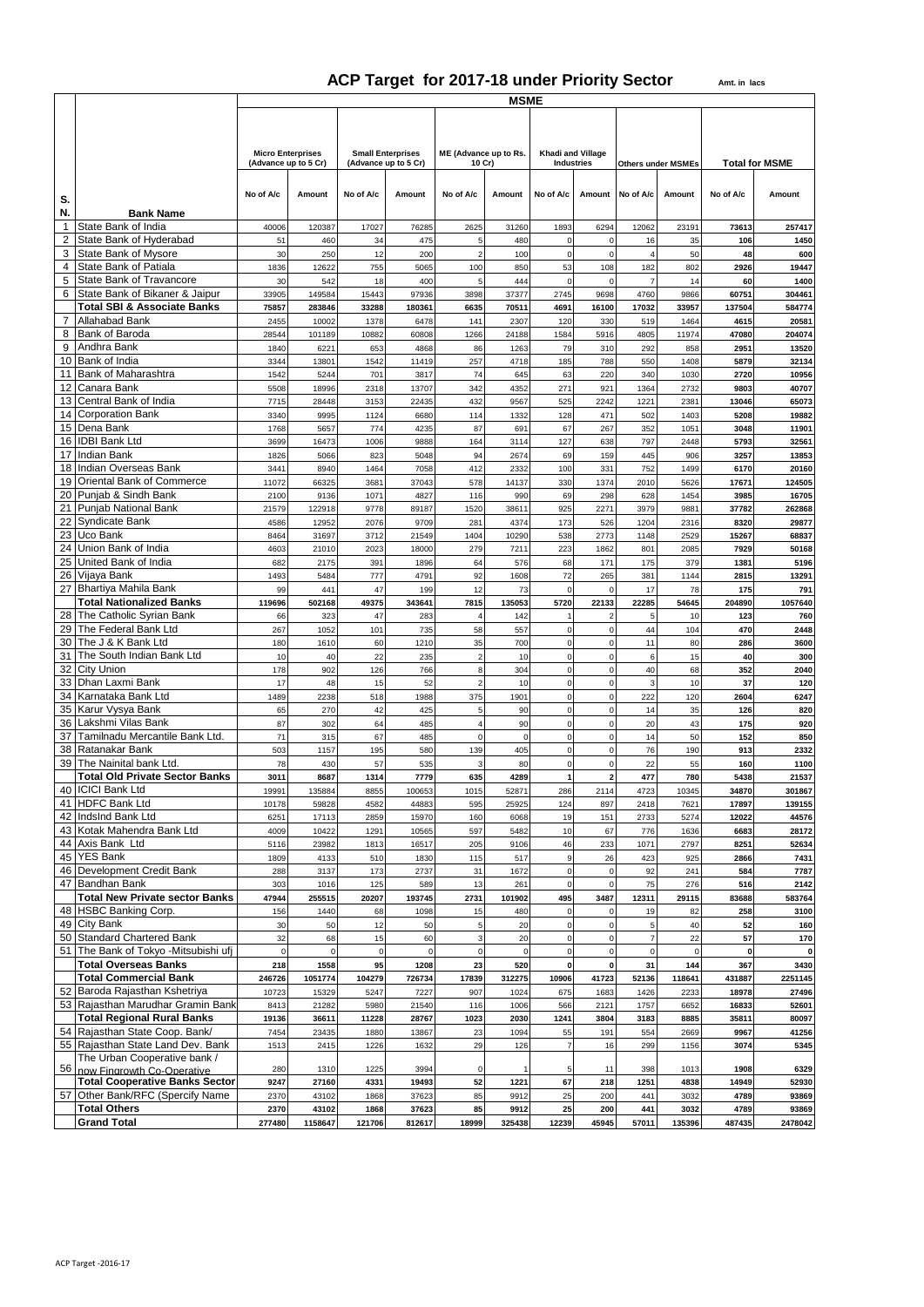#### **ACP Target for 2017-18 under Priority Sector Amt. in lacs**

|  | nt. in lacs |
|--|-------------|

|                     |                                                                     | <b>OTHER PRIORITY SECTOR</b> |                          |                     |               |              |                     |                                    |                     |                     |                     |                              |                      |                    |                   |  |  |
|---------------------|---------------------------------------------------------------------|------------------------------|--------------------------|---------------------|---------------|--------------|---------------------|------------------------------------|---------------------|---------------------|---------------------|------------------------------|----------------------|--------------------|-------------------|--|--|
|                     |                                                                     |                              |                          | Social<br>Renewable |               |              |                     |                                    |                     |                     |                     | <b>Total priority sector</b> |                      |                    |                   |  |  |
|                     |                                                                     | <b>Export Credit</b>         |                          | Education           |               |              | Housing             |                                    | Energy              |                     | Others              | Infrastructure               |                      |                    |                   |  |  |
| S.                  |                                                                     | No of A/c Amount             |                          | No of<br>A/c        | Amount        | No of<br>A/c | Amount              | No of<br>A/c                       | Amount              | No of<br><b>A/c</b> | Amount              | No of<br>A/c                 | Amount               | No of A/c          | Amount            |  |  |
| N.<br>$\mathbf{1}$  | <b>Bank Name</b><br>State Bank of India                             | 308                          | 22353                    | 5462                | 21207         | 13380        | 100869              | 4918                               | 13485               | 23171               | 63557               | 1028                         | 7477                 | 716548             | 1625658           |  |  |
| 2                   | State Bank of Hyderabad                                             | $\overline{2}$               | 170                      | 15                  | 70            | 79           | 640                 | 19                                 | 20                  | 60                  | 346                 |                              | 25                   | 364                | 2838              |  |  |
| 3<br>4              | State Bank of Mysore<br>State Bank of Patiala                       | $\overline{1}$<br>93         | 18                       | $\overline{7}$      | 30            | 30<br>757    | 400                 | $\overline{4}$<br>208              | 10<br>389           | 13                  | 20<br>3346          |                              | $\sqrt{5}$<br>394    | 141                | 1144<br>86524     |  |  |
| 5                   | State Bank of Travancore                                            |                              | 1150<br>20               | 207                 | 714<br>15     | 32           | 6543<br>300         | $\overline{4}$                     | 5                   | 1415<br>51          | 292                 | 120                          | 15                   | 29490<br>201       | 2108              |  |  |
| 6                   | State Bank of Bikaner & Jaipur                                      | 640                          | 32255                    | 7213                | 29150         | 12839        | 106344              | 3104                               | 6783                | 29675               | 63551               | 1513                         | 8551                 | 751280             | 1796428           |  |  |
|                     | <b>Total SBI &amp; Associate Banks</b>                              | 1045                         | 55966                    | 12908               | 51186         | 27116        | 215097              | 8258                               | 20692               | 54385               | 131112              | 2668                         | 16468                | 1498025            | 3514699           |  |  |
| $\overline{7}$<br>8 | Allahabad Bank<br>Bank of Baroda                                    | 12<br>250                    | 817<br>13155             | 725<br>4588         | 2706<br>16708 | 1480<br>9845 | 12164<br>70072      | 267<br>4508                        | 648<br>6489         | 2014<br>29537       | 5498<br>58372       | 64<br>896                    | 424<br>6705          | 30204<br>556128    | 83103<br>1228894  |  |  |
| 9                   | Andhra Bank                                                         | 5                            | 86                       | 395                 | 1201          | 771          | 5380                | 204                                | 332                 | 1647                | 3646                | 59                           | 386                  | 14546              | 38795             |  |  |
| 10                  | Bank of India                                                       | 39                           | 2072                     | 728                 | 2629          | 2000         | 16029               | 281                                | 639                 | 3540                | 6113                | 137                          | 688                  | 70763              | 146306            |  |  |
| 11<br>12            | Bank of Maharashtra<br>Canara Bank                                  | $\overline{7}$<br>50         | 522<br>1730              | 291<br>945          | 826<br>3243   | 862<br>1883  | 4785<br>15721       | 132<br>351                         | 225<br>868          | 1311<br>4188        | 3034<br>12465       | 47<br>127                    | 277<br>860           | 13104<br>40924     | 29886<br>122408   |  |  |
| 13                  | Central Bank of India                                               | 75                           | 3660                     | 1047                | 3429          | 3277         | 23904               | 376                                | 832                 | 6178                | 9866                | 127                          | 848                  | 118768             | 256643            |  |  |
| 14                  | <b>Corporation Bank</b>                                             | 16                           | 473                      | 568                 | 1902          | 935          | 5967                | 225                                | 511                 | 1889                | 3258                | 53                           | 348                  | 21602              | 60513             |  |  |
| 15                  | Dena Bank                                                           | 8                            | 775                      | 288                 | 841           | 744          | 4791                | 131                                | 190                 | 1173                | 2546                | 35                           | 172                  | 13040              | 34889             |  |  |
| 16<br>17            | <b>IDBI Bank Ltd</b><br><b>Indian Bank</b>                          | 96<br>11                     | 2115<br>160              | 818<br>303          | 3341<br>758   | 2244<br>639  | 19813<br>3565       | 229<br>115                         | 420<br>212          | 2584<br>1338        | 6536<br>2313        | 108<br>72                    | 617<br>396           | 25981<br>9614      | 98431<br>28416    |  |  |
| 18                  | Indian Overseas Bank                                                | 35                           | 1622                     | 373                 | 1140          | 1029         | 7183                | 154                                | 236                 | 2706                | 4019                | 56                           | 289                  | 30788              | 70190             |  |  |
| 19                  | Oriental Bank of Commerce                                           | 293                          | 5294                     | 1251                | 4606          | 4511         | 35821               | 850                                | 1716                | 7530                | 18329               | 175                          | 1095                 | 169373             | 476431            |  |  |
| 20<br>21            | Punjab & Sindh Bank<br>Punjab National Bank                         | 50<br>365                    | 1570                     | 337<br>3708         | 1425          | 782<br>6938  | 6071<br>51398       | 174                                | 283<br>4079         | 875                 | 2095                | 32                           | 199<br>2643          | 40558              | 103130            |  |  |
| 22                  | Syndicate Bank                                                      | 14                           | 10122<br>637             | 567                 | 10477<br>1512 | 1352         | 8913                | 2741<br>289                        | 494                 | 15811<br>1988       | 35897<br>4642       | 314<br>78                    | 406                  | 650590<br>25656    | 1270379<br>73487  |  |  |
| 23                  | Uco Bank                                                            | 130                          | 11270                    | 2415                | 6164          | 6901         | 35270               | 1185                               | 1918                | 11027               | 18579               | 412                          | 2657                 | 119861             | 271598            |  |  |
| 24                  | Union Bank of India                                                 | 77                           | 3575                     | 932                 | 3645          | 4364         | 34353               | 479                                | 1073                | 5236                | 16180               | 230                          | 1500                 | 61546              | 192061            |  |  |
| 25                  | United Bank of India<br>26 Vijaya Bank                              | 13<br>12                     | 475<br>1350              | 214                 | 455<br>1430   | 585          | 3117<br>6425        | 120<br>272                         | 173<br>463          | 924<br>1513         | 1122<br>2628        | 45<br>123                    | 228<br>469           | 8628<br>37494      | 23084<br>36155    |  |  |
|                     | 27 Bhartiya Mahila Bank                                             | $\mathsf 0$                  | $\mathbf 0$              | 422<br>37           | 133           | 1029<br>29   | 220                 |                                    |                     | 106                 | 401                 |                              | 10                   | 818                | 2501              |  |  |
|                     | <b>Total Nationalized Banks</b>                                     | 1558                         | 61481                    | 20955               | 68572         | 52203        | 370961              | 13084                              | 21802               | 103115              | 217540              | 3194                         | 21217                | 2059983            | 4647299           |  |  |
|                     | 28 The Catholic Syrian Bank                                         |                              | 22                       | 11                  | 20            | 26           | 405                 |                                    |                     | 20                  | 67                  |                              | 5                    | 310                | 1415              |  |  |
| 29                  | The Federal Bank Ltd<br>The J & K Bank Ltd                          |                              | 20                       | 20                  | 80            | 140          | 1900                | $\boldsymbol{6}$<br>$\overline{1}$ | 7<br>$\overline{2}$ | 185                 | 359                 | 16                           | 89                   | 982                | 5616              |  |  |
| 30<br>31            | The South Indian Bank Ltd                                           | $\overline{1}$               | 20<br>18                 | $\overline{4}$      | 20<br>15      | 250<br>25    | 2800<br>200         | $\overline{1}$                     |                     | 93<br>8             | 800<br>25           |                              | 25<br>$\overline{c}$ | 687<br>134         | 7327<br>801       |  |  |
| 32                  | <b>City Union</b>                                                   | $\mathbf{1}$                 | 20                       | 22                  | 72            | 97           | 736                 | 20                                 | 52                  | 81                  | 279                 | 6                            | 19                   | 736                | 3493              |  |  |
| 33                  | Dhan Laxmi Bank                                                     | $\mathbf 0$                  | $\pmb{0}$                | 10                  | 30            | 18           | 160                 | 10                                 | 15                  | $\overline{4}$      | 40                  | 4                            | 15                   | 101                | 406               |  |  |
| 34                  | Karnataka Bank Ltd<br>35 Karur Vysya Bank                           | $\sqrt{5}$<br>$\overline{2}$ | 100                      | 162                 | 181<br>50     | 237<br>55    | 2275                | 27<br>$\overline{4}$               | 66                  | 610<br>32           | 580                 | 3                            | 14<br>8              | 4121<br>292        | 12043             |  |  |
| 36                  | Lakshmi Vilas Bank                                                  | $\mathbf{1}$                 | 40<br>20                 | 18<br>18            | 35            | 62           | 400<br>559          | $\overline{4}$                     | 6<br>4              | 69                  | 238<br>79           | 16                           | 20                   | 405                | 1652<br>1717      |  |  |
| 37                  | Tamilnadu Mercantile Bank Ltd.                                      | $\mathbf 0$                  | 0                        | 40                  | 93            | 72           | 620                 | $\overline{2}$                     | $\overline{2}$      | 128                 | 674                 | 20                           | 40                   | 486                | 2489              |  |  |
| 38                  | Ratanakar Bank                                                      | $\mathsf 0$                  | $\mathsf{O}\xspace$      | 12                  | 30            | 19           | 114                 | $\sqrt{4}$                         | 10                  | 327                 | 444                 |                              | 6                    | 2683               | 5133              |  |  |
| 39                  | The Nainital bank Ltd.<br><b>Total Old Private Sector Banks</b>     | $\mathbf 0$<br>13            | $\mathbf 0$<br>260       | 12<br>333           | 25<br>650     | 50<br>1051   | 375<br>10544        | 3<br>83                            | 3<br>169            | 88<br>1645          | 243<br>3828         | 6<br>81                      | 12<br>255            | 369<br>11306       | 1863<br>43955     |  |  |
|                     | 40 ICICI Bank Ltd                                                   | 332                          | 5262                     | 1127                | 3200          | 7286         | 56590               | 1214                               | 2066                | 10366               | 22264               | 659                          | 4993                 | 222132             | 774535            |  |  |
|                     | 41 HDFC Bank Ltd                                                    | 362                          | 11422                    | 872                 | 3538          | 2402         | 19064               | 386                                | 915                 | 4566                | 16512               | 285                          | 2416                 | 118989             | 494877            |  |  |
|                     | 42 IndsInd Bank Ltd                                                 | 34                           | 1410                     | 310                 | 922           | 855          | 6675                | 198                                | 369                 | 1347                | 3224                | 72                           | 369                  | 26822              | 88311             |  |  |
|                     | 43 Kotak Mahendra Bank Ltd<br>44 Axis Bank Ltd                      | 54<br>63                     | 2460<br>1186             | 255<br>446          | 783<br>1356   | 1771<br>1895 | 16755<br>16530      | 139<br>254                         | 227<br>589          | 3522<br>1947        | 5902<br>10741       | 59<br>120                    | 339<br>684           | 23324<br>38217     | 75534<br>150221   |  |  |
|                     | 45 YES Bank                                                         | $\overline{4}$               | 148                      | 141                 | 335           | 524          | 1852                | 160                                | 202                 | 1023                | 1501                | 33                           | 133                  | 13020              | 23325             |  |  |
|                     | 46 Development Credit Bank                                          | 11                           | 120                      | 23                  | 61            | 150          | 1386                | 67                                 | 150                 | 182                 | 593                 |                              | 27                   | 2356               | 13707             |  |  |
|                     | 47 Bandhan Bank                                                     | 3                            | 50                       | 56                  | 136           | 121          | 570                 | 81                                 | 89                  | 202                 | 1025                | 21                           | 140                  | 1484               | 4903              |  |  |
|                     | <b>Total New Private sector Banks</b><br>48 HSBC Banking Corp.      | 863<br>10                    | 22058<br>700             | 3231<br>180         | 10333<br>160  | 15003<br>240 | 119422<br>5130      | 2499<br>$\mathbf 0$                | 4607<br>$\mathbf 0$ | 23155<br>127        | 61763<br>690        | 1257                         | 9102<br>30           | 446343<br>828      | 1625413<br>9830   |  |  |
|                     | 49 City Bank                                                        | $\sqrt{2}$                   | 60                       |                     | 8             | 40           | 400                 | $\mathbf 3$                        | 5                   | 53                  | 70                  |                              | $\sqrt{5}$           | 163                | 718               |  |  |
|                     | 50 Standard Chartered Bank                                          | $\overline{3}$               | 160                      | 15                  | 50            | 57           | 560                 | $\mathbf 0$                        | $\mathbf 0$         | 50                  | 250                 |                              | 8                    | 193                | 1208              |  |  |
|                     | 51 The Bank of Tokyo -Mitsubishi ufj                                | $\mathbf 0$                  | $\mathbf 0$              | $\mathbf 0$         | $\mathbf 0$   | $\mathbf 0$  | 0                   | $\mathbf 0$                        | 0                   | $\mathbf 0$         | $\mathbf 0$         | $\Omega$                     | $\mathbf 0$          | $\mathbf{0}$       | $\pmb{0}$         |  |  |
|                     | <b>Total Overseas Banks</b><br><b>Total Commercial Bank</b>         | 15<br>3494                   | 920<br>140685            | 199<br>37626        | 218<br>130959 | 337<br>95710 | 6090<br>722114      | 3<br>23927                         | 5<br>47275          | 230<br>182530       | 1010<br>415253      | 7204                         | 43<br>47084          | 1184<br>4016842    | 11756<br>9843121  |  |  |
|                     | 52 Baroda Rajasthan Kshetriya                                       | $\mathbf 0$                  |                          | 1833                | 3736          | 2388         | 10248               | 2008                               | 2765                | 15589               | 17545               | 1170                         | 1498                 | 723560             | 1191537           |  |  |
|                     | 53 Rajasthan Marudhar Gramin Bank                                   | $\pmb{0}$                    | $\pmb{0}$                | 1654                | 4595          | 4155         | 17274               | 3911                               | 6738                | 7669                | 20340               | 312                          | 2317                 | 349721             | 814796            |  |  |
|                     | <b>Total Regional Rural Banks</b><br>54 Rajasthan State Coop. Bank/ | $\pmb{0}$<br>$\mathbf 0$     | $\pmb{0}$<br>$\mathbf 0$ | 3487<br>306         | 8331<br>753   | 6543<br>3159 | 27522<br>10614      | 5919<br>1690                       | 9503<br>3403        | 23258<br>13264      | 37885<br>50468      | 1482<br>784                  | 3815<br>2424         | 1073281<br>1771947 | 2006333           |  |  |
|                     | 55 Rajasthan State Land Dev. Bank                                   | $\pmb{0}$                    | $\mathsf 0$              | 199                 | 284           | 1040         | 2140                | 292                                | 414                 | 3461                | 5573                | 93                           | 266                  | 53308              | 2850735<br>100667 |  |  |
|                     | The Urban Cooperative bank /                                        |                              |                          |                     |               |              |                     |                                    |                     |                     |                     |                              |                      |                    |                   |  |  |
| 56                  | now Fingrowth Co-Operative<br><b>Total Cooperative Banks Sector</b> | $\mathbf 0$<br>$\pmb{0}$     | 0<br>$\mathbf{0}$        | 78<br>583           | 284<br>1321   | 744<br>4943  | 4864<br>17618       | 31<br>2013                         | 51<br>3868          | 1794<br>18519       | 4931<br>60972       | 32<br>909                    | 89<br>2779           | 15417<br>1840671   | 48564<br>2999966  |  |  |
| 57                  | Other Bank/RFC (Spercify Name                                       | $\mathsf 0$                  | $\mathsf{O}\xspace$      | 6                   | 35            | 360          | 620                 | $\mathbf 0$                        | $\Omega$            | 140                 | 386                 |                              | 0                    | 5395               | 95010             |  |  |
|                     | <b>Total Others</b>                                                 | $\mathbf 0$                  | $\mathbf{0}$             | 6                   | 35            | 360          | 620                 | $\mathbf 0$                        | 0                   | 140                 | 386                 | $\Omega$                     | $\mathbf{0}$         | 5395               | 95010             |  |  |
|                     | <b>Grand Total</b>                                                  |                              | 3494 140685              |                     | 41702 140646  |              | 107557 767874 31859 |                                    |                     |                     | 60646 224447 514495 | 9595                         | 53679                | 6936189            | 14944430          |  |  |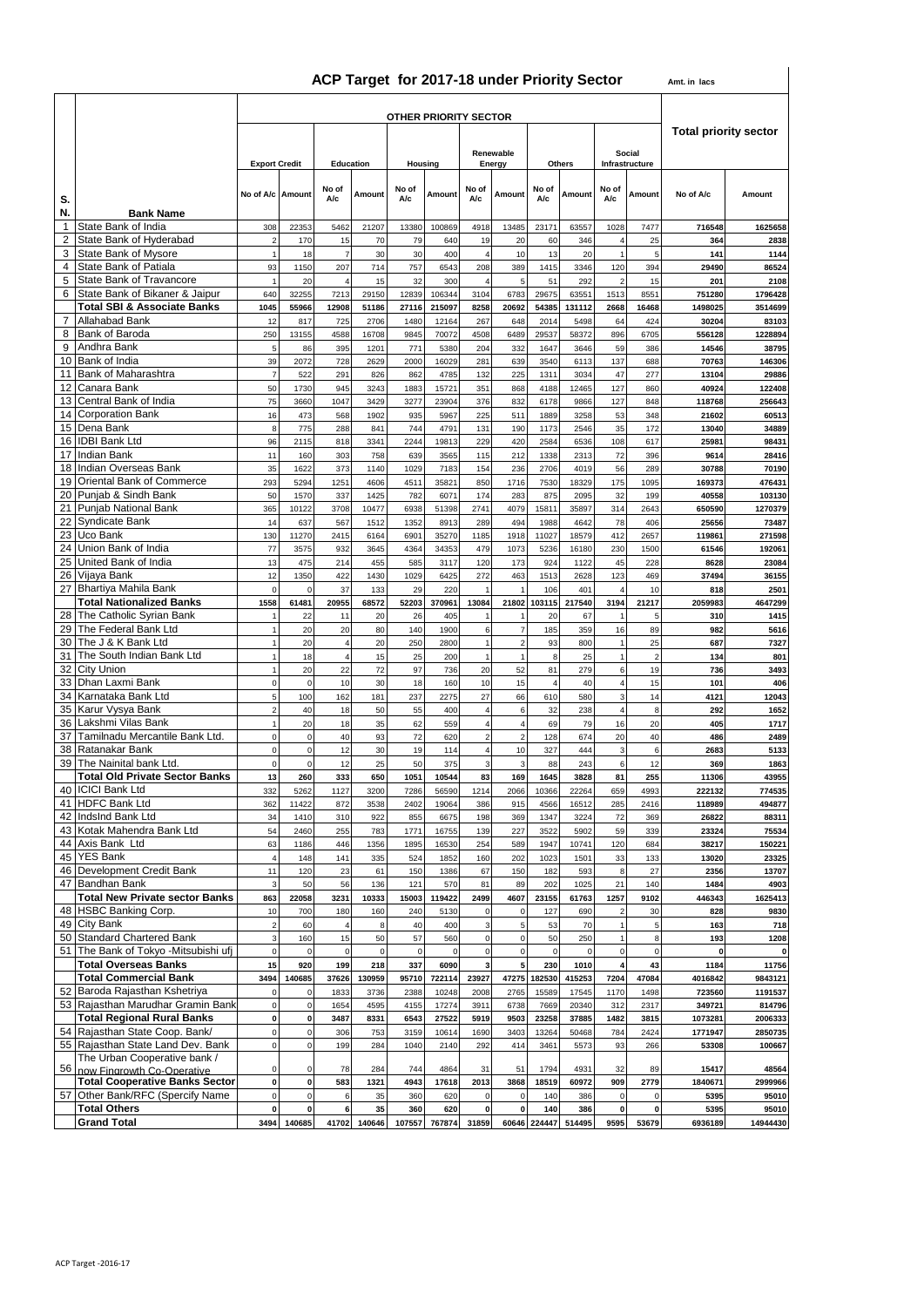## **ACP Target for 2017-18 under Non-Priority Sector Amt. in lacs**

 $\overline{\phantom{a}}$ 

|                 |                                                                   | <b>NON-PRIORITY SECTOR</b> |                             |                                                                   |                                                                   |                             |                             |                                                                                     |                            |                                  |                                   |                                  |                |                            |                |                            |                             |
|-----------------|-------------------------------------------------------------------|----------------------------|-----------------------------|-------------------------------------------------------------------|-------------------------------------------------------------------|-----------------------------|-----------------------------|-------------------------------------------------------------------------------------|----------------------------|----------------------------------|-----------------------------------|----------------------------------|----------------|----------------------------|----------------|----------------------------|-----------------------------|
|                 |                                                                   |                            | <b>Agriculture</b>          | <b>Micro Enterprises</b><br>(Service) (Advance<br>above Rs. 5 Cr) | <b>Small Enterprises</b><br>(Service) (Advance<br>above Rs. 5 Cr) |                             |                             | Medium<br><b>Enterprises</b><br>(Service) (Advance<br>above Rs. 10 Cr)<br>Education |                            | Housing                          |                                   | Personal Loan                    |                | Other                      |                |                            |                             |
| S.              |                                                                   | No of A/c                  |                             | Amount No of A/c<br>Amount                                        |                                                                   | No of A/c                   | Amount                      |                                                                                     |                            | No of A/c Amount No of A/c       |                                   | Amount No of A/c Amount          |                | No of A/c                  |                | Amount No of A/c           | Amount                      |
| N.              | <b>Bank Name</b>                                                  |                            |                             |                                                                   |                                                                   |                             |                             |                                                                                     |                            |                                  |                                   |                                  |                |                            |                |                            |                             |
| $\mathbf{1}$    | State Bank of India                                               | $\mathbf 0$                | $\mathbf 0$                 | 251                                                               | 2448                                                              | 238                         | 1242                        | 139                                                                                 | 2240                       | 437                              | 2780                              | 1688                             | 17565          | 14686                      | 43418          | 18627                      | 46002                       |
| 2<br>3          | State Bank of Hyderabad<br>State Bank of Mysore                   | $\Omega$<br>$\mathbf 0$    | $\mathbf 0$<br>$\mathsf 0$  | $\mathbf 0$<br>$\circ$                                            | $\mathbf 0$<br>$\mathbf 0$                                        | $\mathbf 0$<br>$\mathbf 0$  | $\mathbf 0$<br>$\mathbf 0$  | $\mathbf 0$<br>$\mathsf 0$                                                          | $\mathsf 0$<br>$\mathsf 0$ | $\overline{1}$                   | 15<br>15                          | $\overline{2}$<br>$\overline{2}$ | 60<br>60       | 108<br>26                  | 768<br>150     | 69<br>13                   | 667<br>83                   |
| $\overline{4}$  | State Bank of Patiala                                             | $\mathbf 0$                | $\mathbf 0$                 | $\overline{1}$                                                    | 5                                                                 | $\mathbf 0$                 | $\Omega$                    | 8                                                                                   | 40                         | 22                               | 148                               | 130                              | 2367           | 519                        | 1795           | 414                        | 1181                        |
| 5               | State Bank of Travancore                                          | $\mathbf 0$                | $\mathbf 0$                 | $\mathbf 0$                                                       | $\mathbf 0$                                                       | $\mathbf 0$                 | $\mathbf 0$                 | $\mathbf 0$                                                                         | $\mathbf 0$                | $\overline{1}$                   | 15                                | $\overline{1}$                   | 30             | 30                         | 250            | 14                         | 220                         |
| 6               | State Bank of Bikaner & Jaipur                                    | $\mathbf 0$                | $\mathsf 0$                 | 219                                                               | 4354                                                              | 187                         | 2943                        | 190                                                                                 | 7029                       | 461                              | 2801                              | 1054                             | 17185          | 21186                      | 69691          | 20490                      | 29563                       |
| $\overline{7}$  | <b>Total SBI &amp; Associate Banks</b><br>Allahabad Bank          | $\pmb{0}$<br>$\mathbf 0$   | $\mathbf 0$<br>0            | 471<br>$\overline{4}$                                             | 6807<br>17                                                        | 425<br>3                    | 4185<br>10                  | 337<br>10                                                                           | 9309<br>50                 | 924<br>40                        | 5774<br>327                       | 2876<br>90                       | 37267<br>909   | 36556<br>1866              | 116072<br>4128 | 39626<br>1921              | 77716<br>3781               |
| 8               | Bank of Baroda                                                    | $\Omega$                   | 0                           | 102                                                               | 3228                                                              | 81                          | 1634                        | 44                                                                                  | 2280                       | 160                              | 1297                              | 572                              | 15794          | 11793                      | 29298          | 15662                      | 25297                       |
| 9               | Andhra Bank                                                       | $\mathbf 0$                | $\mathbf 0$                 |                                                                   | $\overline{2}$                                                    | $\mathbf 0$                 | $\Omega$                    | $\overline{\mathbf{4}}$                                                             | 19                         | 23                               | 199                               | 128                              | 956            | 680                        | 1609           | 952                        | 1694                        |
|                 | 10 Bank of India                                                  | $\Omega$                   | $\Omega$                    | 8                                                                 | 239                                                               | 6                           | 235                         | 11                                                                                  | 59                         | 71                               | 402                               | 175                              | 1113           | 2957                       | 4819           | 4425                       | 6716                        |
| 12 <sup>2</sup> | 11 Bank of Maharashtra<br>Canara Bank                             | $\mathbf 0$<br>$\Omega$    | $\mathbf 0$<br>$\Omega$     | 21                                                                | 540                                                               | $\mathbf 0$<br>20           | $\mathbf 0$<br>35           | $\overline{4}$                                                                      | 20                         | 18<br>71                         | 167<br>413                        | 27<br>196                        | 531<br>1374    | 729<br>1868                | 1593           | 936<br>3200                | 1972                        |
|                 | 13 Central Bank of India                                          | $\mathbf 0$                | $\Omega$                    | 22                                                                | 37                                                                | 22                          | 31                          | 12<br>12                                                                            | 62<br>62                   | 56                               | 387                               | 171                              | 1290           | 2705                       | 3092<br>6164   | 5618                       | 4593<br>12281               |
|                 | 14 Corporation Bank                                               | $\mathbf 0$                | $\Omega$                    | $\overline{4}$                                                    | 15                                                                | $\overline{3}$              | 14                          | $\overline{\mathbf{4}}$                                                             | 20                         | 21                               | 227                               | 44                               | 769            | 957                        | 2226           | 1541                       | 2824                        |
|                 | 15 Dena Bank                                                      | $\Omega$                   | $\Omega$                    | 3                                                                 | 8                                                                 | 3                           | $\overline{7}$              | $\overline{4}$                                                                      | 20                         | 20                               | 177                               | 63                               | 553            | 595                        | 1542           | 835                        | 1543                        |
|                 | 16 IDBI Bank Ltd<br>17 Indian Bank                                | $\mathbf 0$<br>$\Omega$    | $\Omega$<br>$\Omega$        | 6<br>6                                                            | 119<br>14                                                         | 5<br>5                      | 117<br>14                   | 5<br>$\overline{2}$                                                                 | 28<br>10                   | 35<br>48                         | 422<br>182                        | 188                              | 2543<br>513    | 1257<br>895                | 4817<br>1737   | 1753<br>1278               | 4600                        |
|                 | 18 Indian Overseas Bank                                           | $\mathbf 0$                | $\mathbf 0$                 | 6                                                                 | 18                                                                | 3                           | $\overline{7}$              | 19                                                                                  | 99                         | 67                               | 367                               | 162<br>142                       | 920            | 1681                       | 2953           | 1966                       | 3883<br>3558                |
|                 | 19 Oriental Bank of Commerce                                      | $\mathbf 0$                | $\mathsf 0$                 | 76                                                                | 814                                                               | 68                          | 612                         | 22                                                                                  | 2088                       | 97                               | 706                               | 434                              | 4905           | 4684                       | 13395          | 5031                       | 9521                        |
|                 | 20 Punjab & Sindh Bank                                            | $\mathbf 0$                | $\mathbf 0$                 | 6                                                                 | 16                                                                | 5                           | 14                          | $\sqrt{5}$                                                                          | 28                         | 35                               | 200                               | 81                               | 490            | 1964                       | 2231           | 814                        | 2169                        |
|                 | 21 Punjab National Bank                                           | $\mathbf 0$                | $\mathbf 0$                 | 833                                                               | 5831                                                              | 832                         | 3939                        | 284                                                                                 | 5737                       | 702                              | 3469                              | 2077                             | 20290          | 13577                      | 31383          | 16777                      | 31946                       |
| 23              | 22 Syndicate Bank<br>Uco Bank                                     | $\mathbf 0$<br>$\mathbf 0$ | $\mathsf 0$<br>$\mathsf 0$  | 19<br>11                                                          | 62<br>523                                                         | 20<br>13                    | 63<br>621                   | $\overline{7}$<br>9                                                                 | 37<br>535                  | 42<br>52                         | 280<br>422                        | 165<br>147                       | 1364<br>1536   | 1379<br>6422               | 3463<br>9404   | 1757<br>5746               | 3079<br>7929                |
| 24              | Union Bank of India                                               | $\mathbf 0$                | $\mathbf 0$                 | 3                                                                 | 112                                                               | 3                           | 109                         | $\overline{7}$                                                                      | 34                         | 44                               | 317                               | 178                              | 1413           | 1735                       | 4478           | 4121                       | 5459                        |
| 25              | United Bank of India                                              | $\Omega$                   | $\Omega$                    | 3                                                                 | 14                                                                | 3                           | 14                          | $\overline{2}$                                                                      | 12                         | 24                               | 143                               | 68                               | 446            | 569                        | 1940           | 620                        | 980                         |
|                 | 26 Vijaya Bank<br>27 Bhartiya Mahila Bank                         | $\Omega$                   | $\Omega$                    | $\overline{1}$                                                    | 3                                                                 | $\mathbf 0$                 | $\mathbf 0$                 | $\overline{4}$                                                                      | 24                         | 35                               | 230                               | 84                               | 630            | 1294                       | 2608           | 1533                       | 2357                        |
|                 | <b>Total Nationalized Banks</b>                                   | $\mathbf 0$<br>$\pmb{0}$   | $\mathbf 0$<br>$\mathbf 0$  | $\circ$<br>1136                                                   | $\mathbf 0$<br>11614                                              | $\Omega$<br>1095            | $\mathbf 0$<br>7476         | 472                                                                                 | 6<br>11230                 | 3<br>1665                        | 25<br>10361                       | $\overline{4}$<br>5199           | 44<br>58385    | 62<br>59670                | 127<br>133006  | 194<br>76683               | 389<br>136573               |
| 28              | The Catholic Syrian Bank                                          | $\mathbf 0$                | $\mathbf 0$                 | $\mathcal{L}$                                                     | 6                                                                 | $\mathcal{P}$               | 6                           | $\mathbf 0$                                                                         | $\Omega$                   |                                  | 15                                | $\overline{4}$                   | 37             | 149                        | 249            | 93                         | 187                         |
| 29              | The Federal Bank Ltd                                              | $\mathbf 0$                | $\Omega$                    | $\mathbf 0$                                                       | $\pmb{0}$                                                         | $\mathbf 0$                 | $\mathbf 0$                 | $\mathbf{1}$                                                                        | $\overline{7}$             | 5                                | 42                                | 6                                | 107            | 199                        | 657            | 136                        | 453                         |
| 30              | The J & K Bank Ltd                                                | $\Omega$                   | $\Omega$                    | $\mathbf 0$                                                       | $\mathbf 0$                                                       | $\mathbf 0$                 | $\mathbf 0$                 | $\mathbf 0$                                                                         | $\mathbf 0$                | $\overline{2}$                   | 30                                | 3                                | 90             | 300                        | 620            | 203                        | 492                         |
| 31              | The South Indian Bank Ltd<br>32 City Union                        | $\Omega$<br>$\Omega$       | $\Omega$<br>$\Omega$        | $\mathbf 0$<br>$\mathbf 0$                                        | $\Omega$<br>$\mathbf 0$                                           | $\Omega$                    | $\Omega$<br>$\Omega$        | $\mathbf 0$<br>$\mathbf 0$                                                          | $\Omega$<br>$\Omega$       |                                  | 15<br>30                          | 3                                | 30<br>90       | 20<br>119                  | 74<br>314      | 12<br>202                  | 29<br>370                   |
|                 | 33 Dhan Laxmi Bank                                                | $\mathbf 0$                | $\Omega$                    | $\Omega$                                                          | $\mathbf 0$                                                       |                             | $\Omega$                    | $\mathbf 0$                                                                         | $\Omega$                   |                                  | 15                                | $\overline{a}$                   | 60             | 71                         | 158            | 10                         | 17                          |
|                 | 34 Karnataka Bank Ltd                                             | $\Omega$                   | $\Omega$                    |                                                                   |                                                                   | $\Omega$                    | $\Omega$                    | $\overline{a}$                                                                      | 8                          | 6                                | 60                                | 12                               | 260            | 206                        | 471            | 111                        | 291                         |
|                 | 35 Karur Vysya Bank                                               | $\mathbf 0$                | $\mathbf 0$                 | $\Omega$                                                          | $\Omega$                                                          | $\Omega$                    | $\Omega$                    | 0                                                                                   | $\Omega$                   |                                  | 15                                | 3                                | 90             | 50                         | 118            | 52                         | 68                          |
| 36<br>37        | Lakshmi Vilas Bank<br>Tamilnadu Mercantile Bank Ltd.              | $\mathbf 0$<br>$\mathbf 0$ | $\mathbf 0$<br>$\mathbf 0$  | $\mathbf 0$<br>$\mathbf 0$                                        | $\mathbf 0$<br>$\mathbf 0$                                        | $\Omega$<br>$\mathbf 0$     | $\Omega$<br>$\mathbf 0$     | $\mathbf 0$<br>$\mathbf 0$                                                          | $\mathbf 0$<br>$\mathbf 0$ | $\overline{2}$<br>$\overline{1}$ | 30<br>15                          | $\overline{2}$<br>$\mathbf{1}$   | 60<br>30       | 58<br>62                   | 149<br>315     | 65<br>80                   | 134<br>345                  |
| 38              | Ratanakar Bank                                                    | $\mathbf 0$                | $\mathsf 0$                 | $\overline{1}$                                                    | $\overline{2}$                                                    | $\mathbf 0$                 | $\mathbf 0$                 | $\overline{3}$                                                                      | 16                         | $\overline{7}$                   | 30                                | $\mathbf{9}$                     | 70             | 36                         | 100            | 91                         | 214                         |
| 39              | The Nainital bank Ltd.                                            | $\mathbf 0$                | 0                           | $\mathbf 0$                                                       | $\mathbf 0$                                                       | $\mathbf 0$                 | $\mathbf 0$                 | $\mathsf 0$                                                                         | $\mathsf 0$                | $\overline{2}$                   | 30                                | $\overline{2}$                   | 60             | 55                         | 350            | 29                         | 200                         |
|                 | <b>Total Old Private Sector Banks</b><br>40 ICICI Bank Ltd        | $\mathbf 0$                | $\mathbf 0$                 | 4                                                                 | 9                                                                 | $\overline{2}$              | 6                           | 6                                                                                   | 31                         | 31                               | 327                               | 48                               | 984            | 1325                       | 3575           | 1084                       | 2800                        |
|                 | 41 HDFC Bank Ltd                                                  | U<br>$\overline{0}$        | U<br>$\mathbf 0$            | 112<br>97                                                         | 6366<br>6653                                                      | 73<br>87                    | 4507<br>5946                | 46<br>41                                                                            | 13266<br>16140             | 141<br>137                       | 1340<br>1355                      | 365<br>395                       | 6472<br>5778   | 14365<br>8431              | 37434<br>45816 | 12934<br>6648              | 23814<br>28162              |
|                 | 42 IndsInd Bank Ltd                                               | $\mathbf 0$                | $\mathbf 0$                 | $\overline{1}$                                                    |                                                                   | $\Omega$                    | $\Omega$                    | 6                                                                                   | 35                         | 32                               | 298                               | 61                               | 1005           | 1711                       | 5796           | 2038                       | 7222                        |
|                 | 43 Kotak Mahendra Bank Ltd                                        | $\mathbf 0$                | 0                           | 3                                                                 | 107                                                               |                             | 200                         | 11                                                                                  | 555                        | 47                               | 369                               | 72                               | 1116           | 895                        | 2995           | 919                        | 2473                        |
|                 | 44 Axis Bank Ltd<br>45 YES Bank                                   | $\mathbf 0$<br>$\pmb{0}$   | $\mathbf 0$<br>0            | $\overline{7}$<br>$\overline{2}$                                  | 427<br>5                                                          | 5<br>$\mathbf{0}$           | 417<br>$\mathbf{0}$         | 16<br>8                                                                             | 86<br>43                   | 70<br>30                         | 615<br>214                        | 180<br>49                        | 2770<br>524    | 2023<br>409                | 5951<br>1074   | 2041<br>702                | 4436<br>1493                |
|                 | 46 Development Credit Bank                                        | $\mathbf 0$                | $\mathbf 0$                 | $\pmb{0}$                                                         | $\mathbf 0$                                                       | $\mathbf 0$                 | $\mathbf 0$                 | $\mathsf 0$                                                                         | $\mathbf 0$                | 6                                | 80                                | $\sqrt{5}$                       | 150            | 163                        | 450            | 99                         | 406                         |
|                 | 47 Bandhan Bank                                                   | $\mathbf 0$                | 0                           | $\pmb{0}$                                                         | $\mathbf 0$                                                       | $\Omega$                    | $\mathbf 0$                 |                                                                                     |                            | 5                                | 68                                | 9                                | 252            | 207                        | 499            | 205                        | 393                         |
|                 | <b>Total New Private sector Banks</b>                             | $\pmb{0}$                  | $\mathbf{0}$                | 222                                                               | 13562                                                             | 167                         | 11070                       | 129                                                                                 | 30129                      | 470                              | 4339                              | 1137                             | 18066          | 28206                      | 100015         | 25587                      | 68399                       |
|                 | 48 HSBC Banking Corp.<br>49 City Bank                             | $\mathbf 0$<br>$\mathbf 0$ | $\mathbf 0$<br>$\mathbf 0$  | $\mathbf 0$<br>$\mathbf 0$                                        | $\mathbf 0$<br>$\pmb{0}$                                          |                             | $\Omega$                    | $\mathbf 0$<br>$\mathbf 0$                                                          |                            | $\overline{2}$                   | 90<br>60                          | 14<br>11                         | 420<br>330     | 171<br>75                  | 480<br>220     | 68<br>77                   | 990<br>50                   |
|                 | 50 Standard Chartered Bank                                        | $\mathbf 0$                | $\mathbf 0$                 | $\pmb{0}$                                                         | $\mathbf 0$                                                       | $\Omega$                    |                             | $\mathbf 0$                                                                         |                            | 3                                | 45                                | 5                                | 120            | 78                         | 368            | 29                         | 77                          |
|                 | 51 The Bank of Tokyo - Mitsubishi ufj                             | $\mathbf 0$                | 0                           | $\mathbf 0$                                                       | $\mathbf 0$                                                       | $\mathbf 0$                 | $\Omega$                    | $\mathbf 0$                                                                         | 0                          | $\pmb{0}$                        | $\mathbf 0$                       | $\mathbf 0$                      | $\Omega$       | $\overline{0}$             |                | $\mathbf 0$                | $\mathbf 0$                 |
|                 | <b>Total Overseas Banks</b>                                       | $\mathbf{0}$               | $\mathbf{o}$                | $\pmb{0}$                                                         | $\mathbf 0$                                                       | $\mathbf{0}$                | $\mathbf{0}$                | $\mathbf 0$                                                                         | $\mathbf 0$                | $\overline{9}$                   | 195                               | 30                               | 870            | 324                        | 1068           | 174                        | 1117                        |
|                 | <b>Total Commercial Bank</b><br>52 Baroda Rajasthan Kshetriya     | $\pmb{0}$<br>$\mathbf 0$   | $\mathbf{0}$<br>0           | 1833<br>221                                                       | 31992<br>526                                                      | 1689<br>197                 | 22737<br>418                | 944<br>204                                                                          | 50699<br>1073              | 3099<br>635                      | 20996<br>2700                     | 9290<br>1866                     | 115572<br>5931 | 126080<br>4890             | 353736<br>9713 | 143155<br>12754            | 286604<br>21344             |
|                 | 53 Rajasthan Marudhar Gramin Bank                                 | $\mathbf 0$                | $\mathsf 0$                 | $\mathbf 0$                                                       | $\mathbf 0$                                                       | $\Omega$                    | $\mathbf 0$                 | $\mathbf 0$                                                                         | $\mathbf 0$                | $\overline{7}$                   | 86                                | 183                              | 1240           | 4602                       | 5041           | 5854                       | 7917                        |
|                 | <b>Total Regional Rural Banks</b>                                 | $\mathbf 0$                | $\mathbf{0}$                | 221                                                               | 526                                                               | 197                         | 418                         | 204                                                                                 | 1073                       | 642                              | 2786                              | 2049                             | 7171           | 9492                       | 14754          | 18607                      | 29261                       |
|                 | 54 Rajasthan State Coop. Bank/                                    | $\mathbf 0$                | $\mathsf 0$                 | 462                                                               | 281                                                               | 473                         | 209                         | 128                                                                                 | 672                        | 286                              | 1257                              | 1174                             | 3348           | 3327                       | 5396           | 10716                      | 16200                       |
|                 | 55 Rajasthan State Land Dev. Bank<br>The Urban Cooperative bank / | $\mathbf 0$                | $\mathsf 0$                 | $\pmb{0}$                                                         | $\mathbf 0$                                                       | $\Omega$                    | $\mathbf 0$                 |                                                                                     |                            |                                  | $\overline{7}$                    | 21                               | 108            | 70                         | 276            | 82                         | 243                         |
|                 | 56 now Fingrowth Co-Operative                                     | $\mathbf 0$                | 0                           |                                                                   |                                                                   |                             |                             |                                                                                     |                            |                                  |                                   | $\mathbf 0$                      |                | 313                        | 814            | 646                        | 1169                        |
|                 | <b>Total Cooperative Banks Sector</b>                             | $\mathbf 0$                | $\mathbf{0}$                | 462                                                               | 281                                                               | 473                         | 209                         | 129                                                                                 | 676                        | 288                              | 1264                              | 1195                             | 3456           | 3710                       | 6486           | 11444                      | 17612                       |
|                 | 57 Other Bank/RFC (Spercify Name<br><b>Total Others</b>           | $\mathbf 0$<br>$\pmb{0}$   | $\mathbf 0$<br>$\mathbf{0}$ | $\mathsf 0$<br>$\pmb{\mathsf{o}}$                                 | $\circ$<br>$\mathbf 0$                                            | $\mathbf 0$<br>$\mathbf{0}$ | $\mathbf 0$<br>$\mathbf{0}$ | $\mathbf 0$<br>$\mathbf{0}$                                                         | $\mathbf 0$<br>$\mathbf 0$ | $\mathbf 0$<br>$\pmb{0}$         | $\mathbf 0$<br>$\pmb{\mathsf{o}}$ | $\mathbf 0$<br>$\mathbf{0}$      | $\mathbf{0}$   | $\mathbf 0$<br>$\mathbf 0$ | 0              | $\mathbf 0$<br>$\mathbf 0$ | $\mathbf 0$<br>$\mathbf{0}$ |
|                 | <b>Grand Total</b>                                                | $\mathbf{0}$               | ol                          | 2516                                                              | 32799                                                             | 2359                        | 23364                       | 1277                                                                                | 52448                      | 4029                             | 25046                             | 12534                            | 126199         | 139282                     | 374976         | 173206                     | 333477                      |